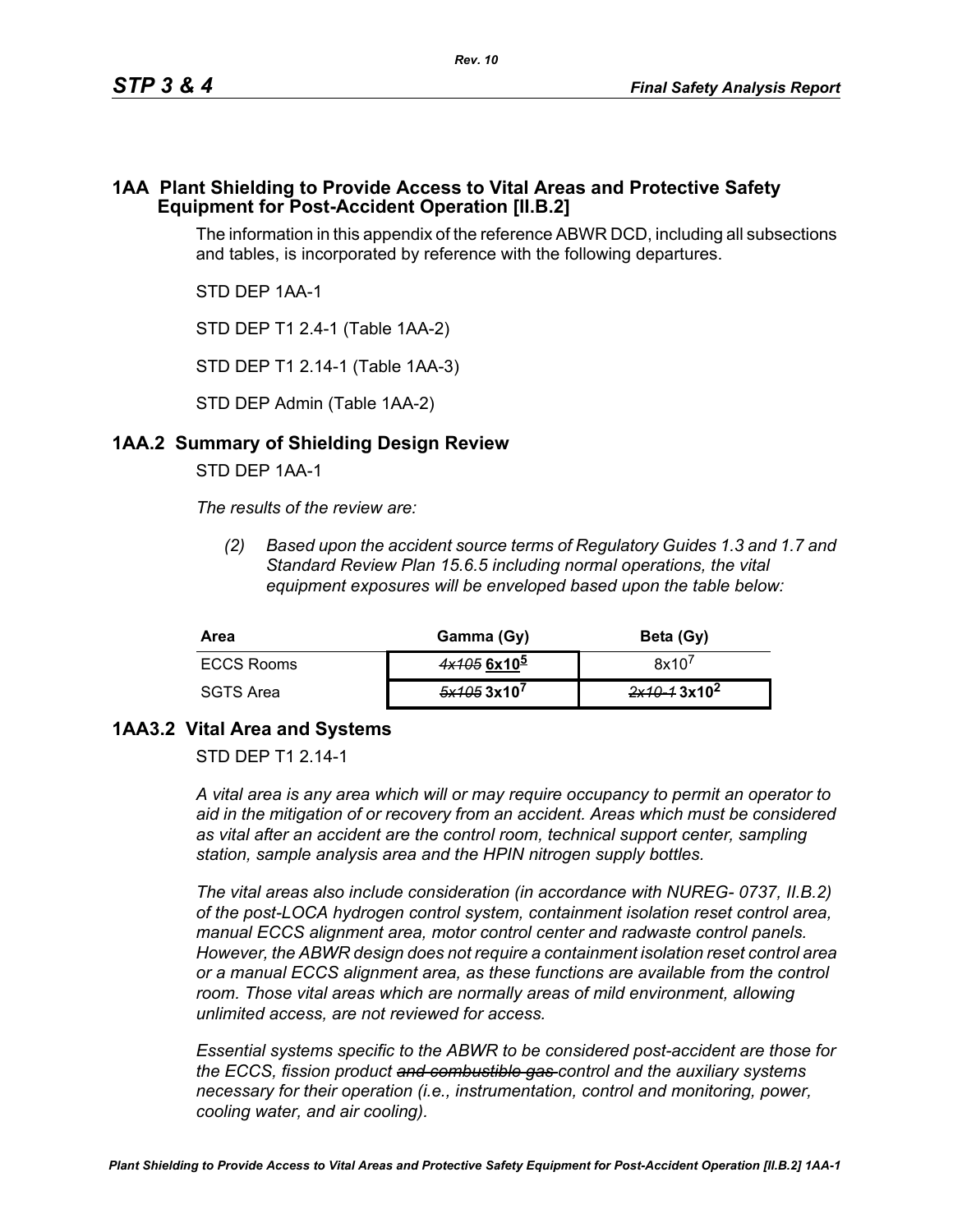## **1AA.5.1.2 Emergency Core Cooling Systems and Auxiliaries**

STD DFP T1 2 4-1

*The fuel pool cooling function (Subsection 1.2.2.7.2) is also included on the basis that a recently unloaded fuel batch could require continued cooling during the post-accident period.* This function is also supplemented by the RHR Fuel Pool Cooling Mode as described in *Section* Subsection 9.1.3.2. *The* RHR *equipment is environmentally qualified, so access is not required and redundancy is included in system components.*

# *1AA.5.1.3 Combustible Gas Control Systems and Auxiliaries*

STD DEP T1 2.14-1

*Flammability control in the primary containment is achieved by an inert atmosphere during all plant operating modes except* for *operator access for* during *refueling and maintenance. and a recombiner system to control oxygen produced by radiolysis The high pressure nitrogen (HPIN) gas supply is described in Subsection 1.2.2.12.13. The Containment Atmospheric Monitoring System (CAMS) measures and records containment oxygen/hydrogen concentrations under post-accident conditions. It is automatically initiated by detection of a LOCA (Subsection 7.6.1.6). Table 1AA-3 lists the combustible gas control principal components and their locations.*